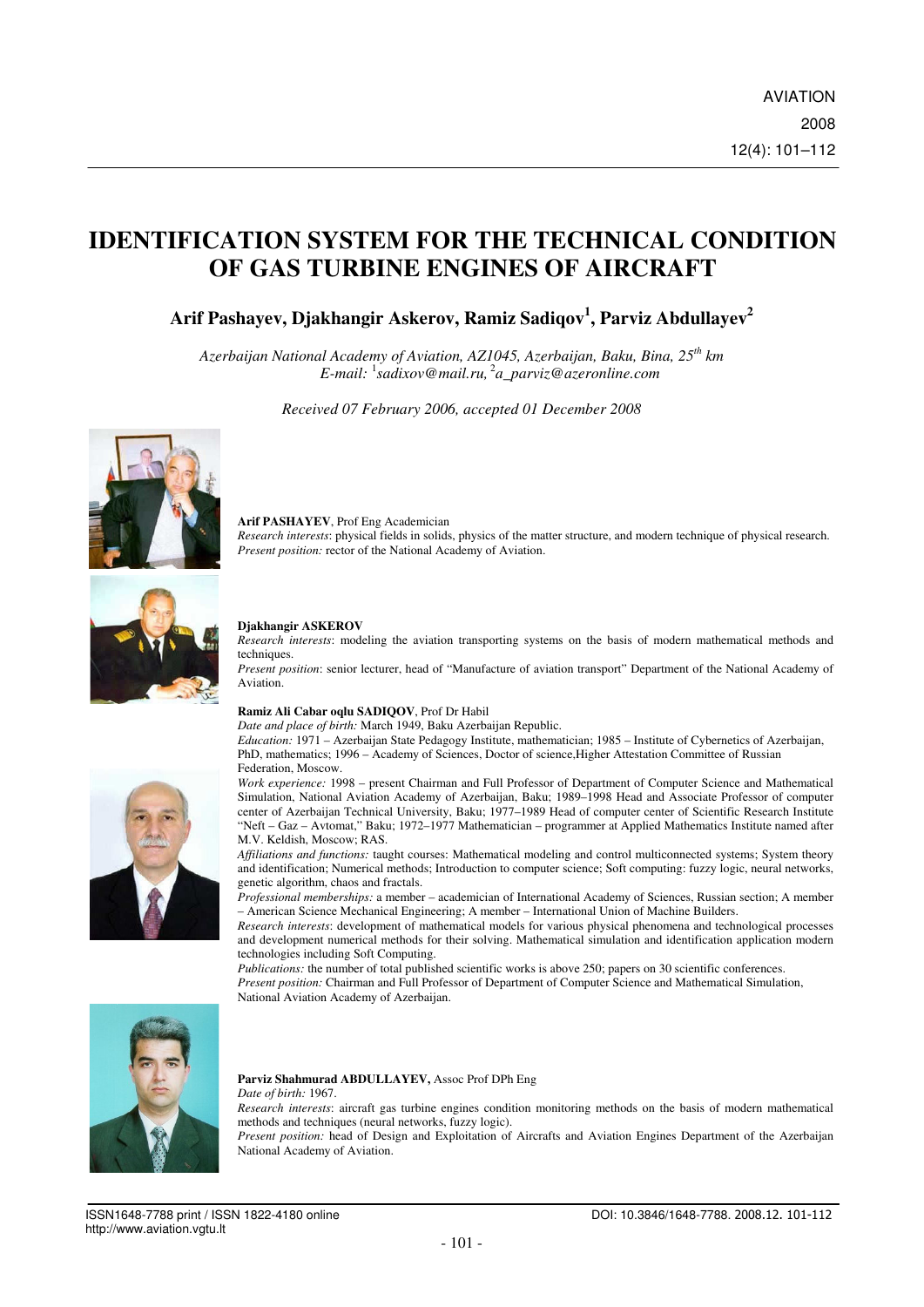**Abstract.** In this paper, it is shown that the use of probability-statistic methods, especially at the early stage of diagnosing the technical condition of aviation gas turbine engines (GTE) when the flight information has fuzzy and limitation and uncertainty properties, is unfounded. Hence the efficiency of the use of Soft Computing methods-fuzzy logic and neural networks at these diagnostic stages is considered. Training with high accuracy of fuzzy multiple linear and non-linear models (fuzzy regression equations) which received on the statistical fuzzy data basis is made. Thus, for to make a more adequate model of the technical condition of GTE, the dynamics changes of skewness and kurtosis coefficients are analysed. Research of skewness and kurtosis coefficients shows, that the statistical distributions of the work parameters of GTE have a fuzzy character. Hence, consideration of fuzzy skewness and kurtosis coefficients is expedient.

Investigation of the basic characteristics of the changes in the dynamics of the work parameters of GTE allows to draw the conclusion that it is necessary to use fuzzy statistical analysis during the preliminary identification of the technical condition of engines.

Research of changes in the values of correlation coefficients also demonstrates their fuzzy character. Therefore for models choice the application of the Fuzzy Correlation Analysis results is offered. The fuzzy multiple correlation coefficient of fuzzy multiple regression is considered for checking the adequacy of models.

At the information sufficiency is offered to use recurrent algorithm of aviation GTE technical condition identification (hard computing technology is used) on measurements of input and output parameters of the multiple linear and nonlinear generalised models at presence of noise measured (the new recursive Least Squares Method (LSM)).

The system that is developed to monitor the condition of GTE provides stage-by-stage estimation of the technical condition of an engine. As an application of this technique, an estimation of the new operating aviation engine temperature condition was made.

**Keywords:** aviation gas turbine engine, fuzzy logic and newral networks, fuzzy statistics, fuzzy coefficient of multiple correlation.

### **Nomenclature**

| H                                               | Flight altitude                                                                                  | [m]                       |  |  |  |
|-------------------------------------------------|--------------------------------------------------------------------------------------------------|---------------------------|--|--|--|
| $\boldsymbol{M}$                                | Mach number                                                                                      |                           |  |  |  |
| $T_H^*$                                         | Atmosphere temperature                                                                           | [°C]                      |  |  |  |
| $p_H$                                           | Atmosphere pressure                                                                              | [Pa]                      |  |  |  |
| $n_{LP}$                                        | Low pressure compressor speed (RPM)                                                              | $[\%]$                    |  |  |  |
| $T_{\tiny 4}^*$                                 | Exhaust gas temperature                                                                          | $\lceil{^{\circ}C}\rceil$ |  |  |  |
| $G_{T}$                                         | Fuel flow                                                                                        | [kg/h]                    |  |  |  |
| $p_T$                                           | Fuel pressure                                                                                    | [ $\text{kg/cm}^2$ ]      |  |  |  |
| $p_M$                                           | Oil pressure                                                                                     | [ $\text{kg/cm}^2$ ]      |  |  |  |
| $T_M$                                           | Oil temperature                                                                                  | $\lceil{^{\circ}C}\rceil$ |  |  |  |
| $V_{BS}$                                        | Back support vibration                                                                           | [mm/s]                    |  |  |  |
| $V_{FS}$                                        | Forward support vibration                                                                        | $\lceil$ mm/s $\rceil$    |  |  |  |
| $a_1, a_2, a_3, \dots$                          | Regression coefficients in initial linear multiple regression equation of model of GTE condition |                           |  |  |  |
| $a'_1, a'_2, a'_3, \dots$                       | Regression coefficients in actual linear multiple regression equation of model of GTE condition  |                           |  |  |  |
| $\tilde{a}_1, \tilde{a}_2, \tilde{a}_3, \ldots$ | Fuzzy regression coefficients in linear multiple regression equation of model of GTE condition   |                           |  |  |  |
| $\tilde{X}, \tilde{Y}$                          | Measured fuzzy input and output parameters of model of GTE condition                             |                           |  |  |  |
| $r_{X,Y}$                                       | Correlation coefficients between GTE work parameters                                             |                           |  |  |  |
| $\tilde{r}_{X,Y}$                               | Fuzzy correlation coefficients between GTE work parameters                                       |                           |  |  |  |
| $\otimes$                                       | Fuzzy multiply operation                                                                         |                           |  |  |  |
| ini                                             | Initial                                                                                          |                           |  |  |  |
| act                                             | Actual                                                                                           |                           |  |  |  |
| <b>GTE</b>                                      | Gas turbine engine                                                                               |                           |  |  |  |
| <b>ADS</b>                                      | Automatic diagnostic system                                                                      |                           |  |  |  |
| <b>CIS</b>                                      | Commonwealth of independent states                                                               |                           |  |  |  |
| <b>NN</b>                                       | Neural network                                                                                   |                           |  |  |  |
| FL                                              | Fuzzy logic                                                                                      |                           |  |  |  |
| <b>LSM</b>                                      | Least squares method                                                                             |                           |  |  |  |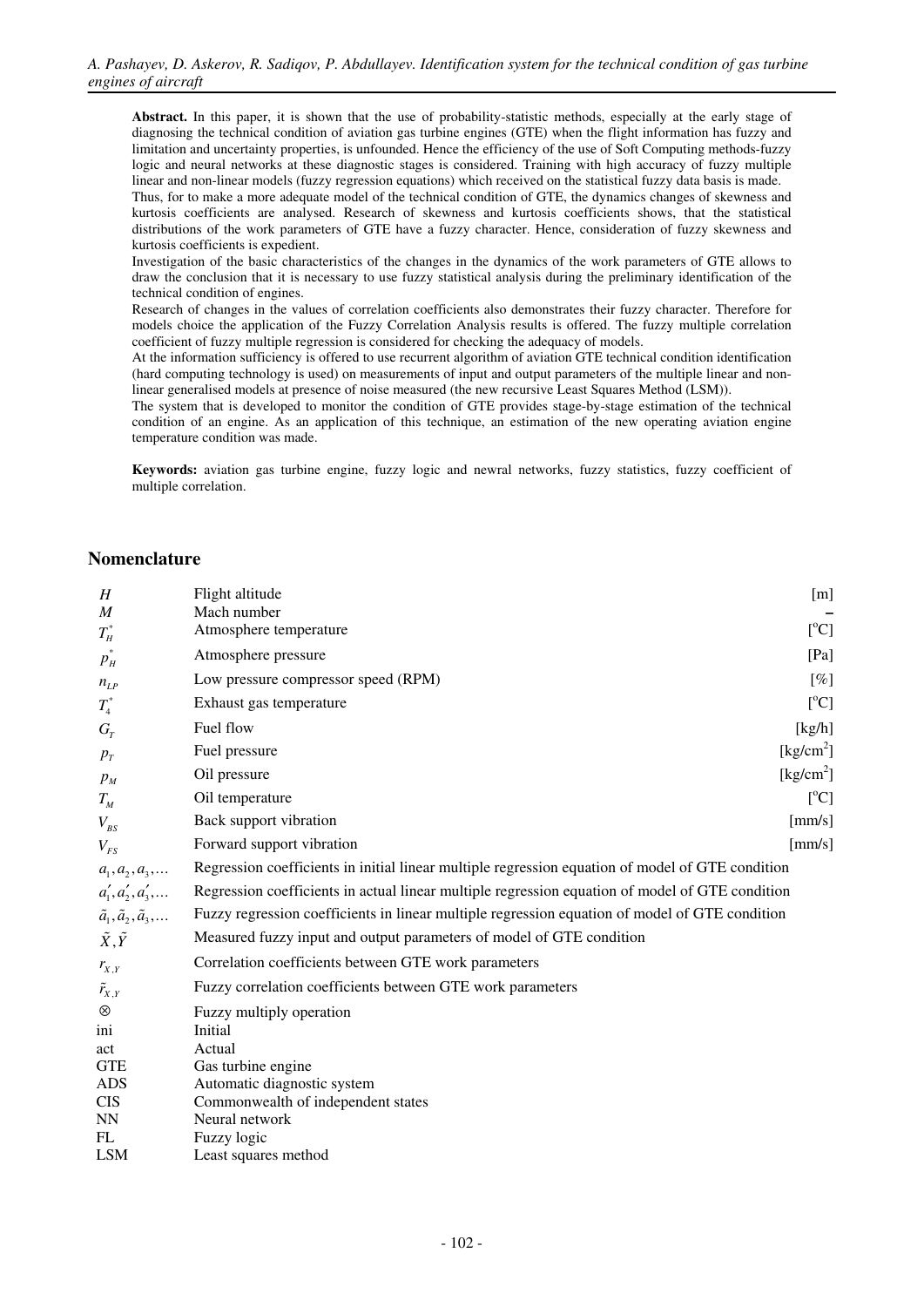#### **1. Introduction**

One of the important maintenance requirements for the modern aviation gas turbine engine (GTE) on condition is the presence of an efficient parametric technical diagnostic system. As is known, the diagnostic problem of the GTE of some aircraft is mainly that the onboard systems of the objective control don't register all engine work parameters. This circumstance causes the need for additional manual registration of other parameters of GTE work. Consequently, there is the necessity to create a diagnostic system that provides the possibility of monitoring the condition of a GTE and making an exact recommendation about the further maintenance of the GTE by using registered data either on manual record and onboard recorders.

In the subdivisions of CIS airlines, various automatic diagnostic systems (ADS) are currently used to determine the technical conditions of GTE. The essence of ADS methods is mainly to form flexible ranges for the recorded parameters as the result of engine operating time and to compare the recorded meaning of parameters with their point or interval estimations (values).

However, it should be noted that statistic data processing using the aforementioned method is conducted by the preliminary allowance of the recorded parameters meaning normal distribution. This allowance affects the reliability of the monitoring of the technical condition of GTE and causes of the error decision in the GTE diagnostic and operating process (Pashayev *et al.* 2004a, Pashayev *et al.* 2003, Abdullayev *et al.* 2005).

Moreover, some identical combination of changes in the various work parameters of GTE can be caused by different malfunctions. This complicates the location of the defect.

### **2. Fuzzy-neural identification system of technical condition of GTE (Preliminary stage)**

A combined diagnostic method of monitoring the condition of GTE based on the evaluation of engine parameters by soft computing methods, mathematical statistics (high order statistics), and regression analysis is suggested. The method provides stage-by-stage (three stages) evaluation of the technical conditions of GTE (Fig 1). Experimental investigation conducted by manual records shows that, at the beginning of monitoring during 40÷60 measurements, accumulated values of recorded parameters of GTE in good working order are not normal distribution.

Consequently, in the first stage of the diagnostic process (at the preliminary stage of GTE operation) when initial data is insufficient and fuzzy, GTE condition is estimated by soft computing methods: the fuzzy logic (FL) method and neural networks (NN). In spite of the rough parameters estimations of GTE conditions, the privilege of this stage is the possible creation of an initial image (initial condition) of the engine on the indefinite information.

As is known, one of the methods used to estimate the technical condition of GTE is the control of the temperature of exhaust gas and analysis of the trends in the changes in these values during operation. The application of various mathematical models described by regression equations for estimating the condition of GTE used in aviation is presented by L. A. Ivanov and S. M Doroshko (Ivanov *et al.* 2003, Doroshko 1984).

Let us consider mathematical linear and non-linear models of aviation GTE temperature described by fuzzy regression equations:

$$
\tilde{Y}_i = \sum_{j=1}^n \tilde{a}_{ij} \otimes \tilde{x}_j; i = \overline{1, m},
$$
\n(1)

$$
\tilde{Y}_i = \sum_{r,s} \tilde{a}_{rs} \otimes \tilde{x}_1^r \otimes \tilde{x}_2^s; \ r = \overline{1,l}; \ s = \overline{1,l}; \ r + s \le l \ , \tag{2}
$$

where  $\tilde{Y}_i$  is the fuzzy output parameter (e.g. GTE exhaust gas temperature  $T_4^*$ ),  $\tilde{x}_j$  or  $\tilde{x}_1, \tilde{x}_2$  are input parameters  $(H, M, T_H^*, p_H^*, n_{LP}, G_T, p_T, p_M, T_M, V_{BS}, V_{FS})$ , and  $\tilde{a}_{ij}$ and  $\tilde{a}_{rs}$  are required fuzzy parameters (fuzzy regression coefficients).

The general task is to define the parameters of the fuzzy values  $\tilde{a}_{ij}$  and  $\tilde{a}_{rs}$  of the equations (1) and (2) on the basis of the fuzzy statistical experimental data: input co-ordinates  $\tilde{x}_j$  and  $\tilde{x}_1, \tilde{x}_2$  and the output co-ordinates  $\tilde{Y}$  of the model.

Let us consider the decision of the given tasks by using FL and NN (Abasov *et al*. 1998, Yager et al. 1994, Hassoun 1995).

NN consists of interconnected fuzzy neurons sets. When using NN to solve equations (1) and (2), the input signals of the network are accordingly fuzzy values of variable  $\tilde{X} = (\tilde{x}_1, \tilde{x}_2, ..., \tilde{x}_n)$ ,  $\tilde{X} = (\tilde{x}_1, \tilde{x}_2)$ , and output  $\tilde{Y}$ .

As the parameters of the network are fuzzy values of parameters  $\tilde{a}_{ij}$  and  $\tilde{a}_{rs}$ , we shall present fuzzy variables in the triangular form for which membership functions are calculated with the formula:

$$
\mu(x) = \begin{cases} 1 - (\overline{x} - x) / \alpha, & \text{if } \overline{x} - \alpha < x < \overline{x}; \\ 1 - (\overline{x} - x) / \beta, & \text{if } \overline{x} < x < \overline{x} + \beta; \\ 0, & \text{otherwise}. \end{cases}
$$

At the identification task decision of parameters  $\tilde{a}_{ii}$ and  $\tilde{a}_{rs}$  for equations (1) and (2) using NN, the basic problem is training the parameters  $\tilde{a}_{ij}$  and  $\tilde{a}_{rs}$ . For training the values of parameters, we shall take advantage of a  $\alpha$ -cut (Hassoun 1995).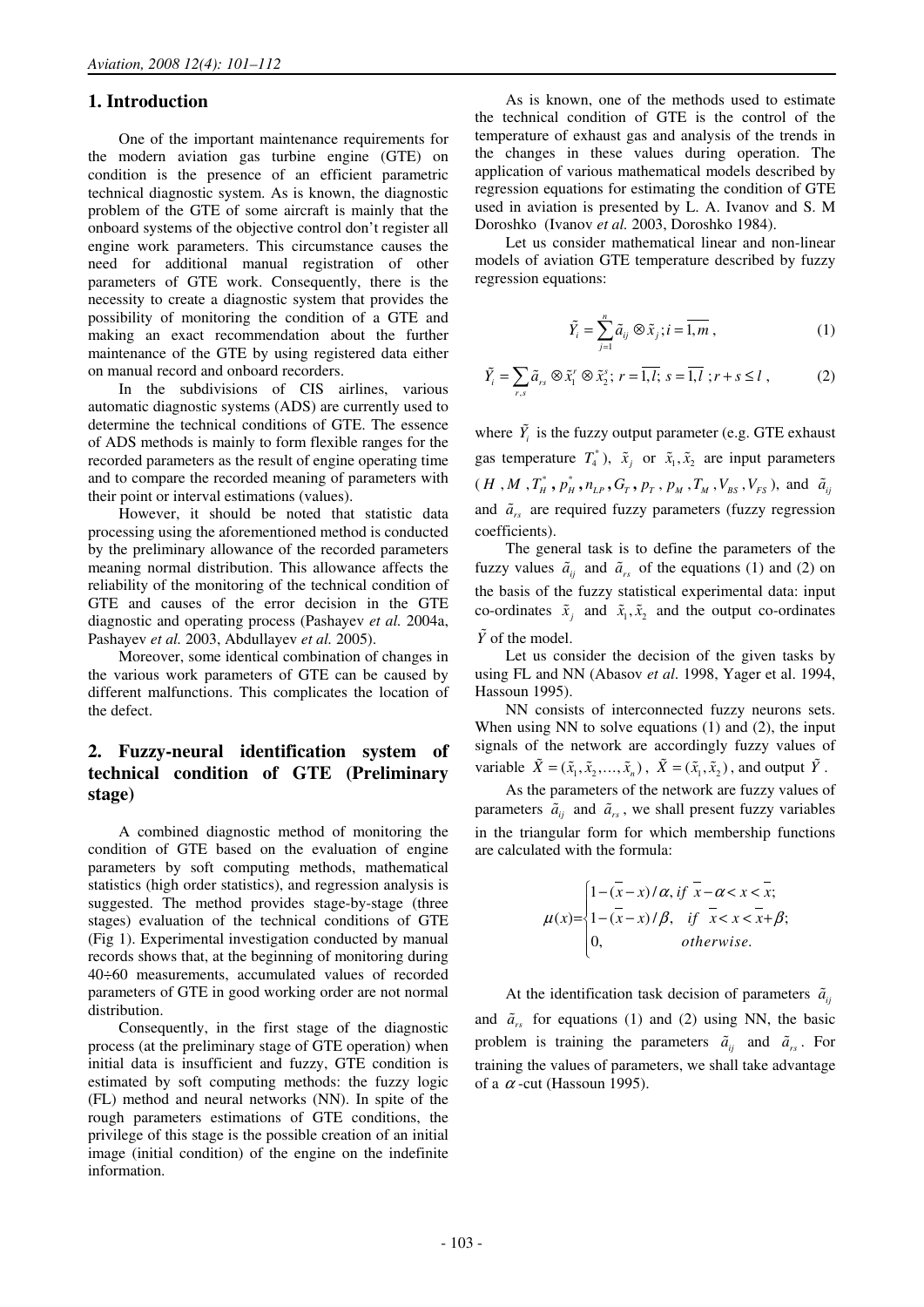

Fig 1. Flow chart of aircraft gas turbine engine fuzzy-parametric diagnostic algorithm

We suppose there are statistical fuzzy data received on the basis of experiments. On the basis of these input and output data training pairs  $(\tilde{X}, \tilde{T})$  are made for training a network. For construction of process model on the input of NN gives input signals  $\tilde{X}$ , and further outputs are compared with reference output signals  $\tilde{T}$ (Fig 2).

After comparison, the deviation value is calculated:

$$
\tilde{E} = \frac{1}{2} \sum_{j=1}^{k} (\tilde{V}_j - \tilde{T}_j)^2
$$

With application  $\alpha$ -cut for the left and right part of



**Fig 2.** Neural identification system

deviation value are calculated with the formulas  $\overline{2}$ 

$$
E_1 = \frac{1}{2} \sum_{j=1}^{k} \left[ y_{j1}(\alpha) - t_{j1}(\alpha) \right]^2,
$$
  

$$
E_2 = \frac{1}{2} \sum_{j=1}^{k} \left[ y_{j2}(\alpha) - t_{j2}(\alpha) \right]^2, \quad E = E_1 + E_2,
$$

where

$$
\tilde{V}_j(\alpha) = \left[ y_{j1}(\alpha), y_{j2}(\alpha) \right]; \quad \tilde{T}_j(\alpha) = \left[ t_{j1}(\alpha), t_{j2}(\alpha) \right].
$$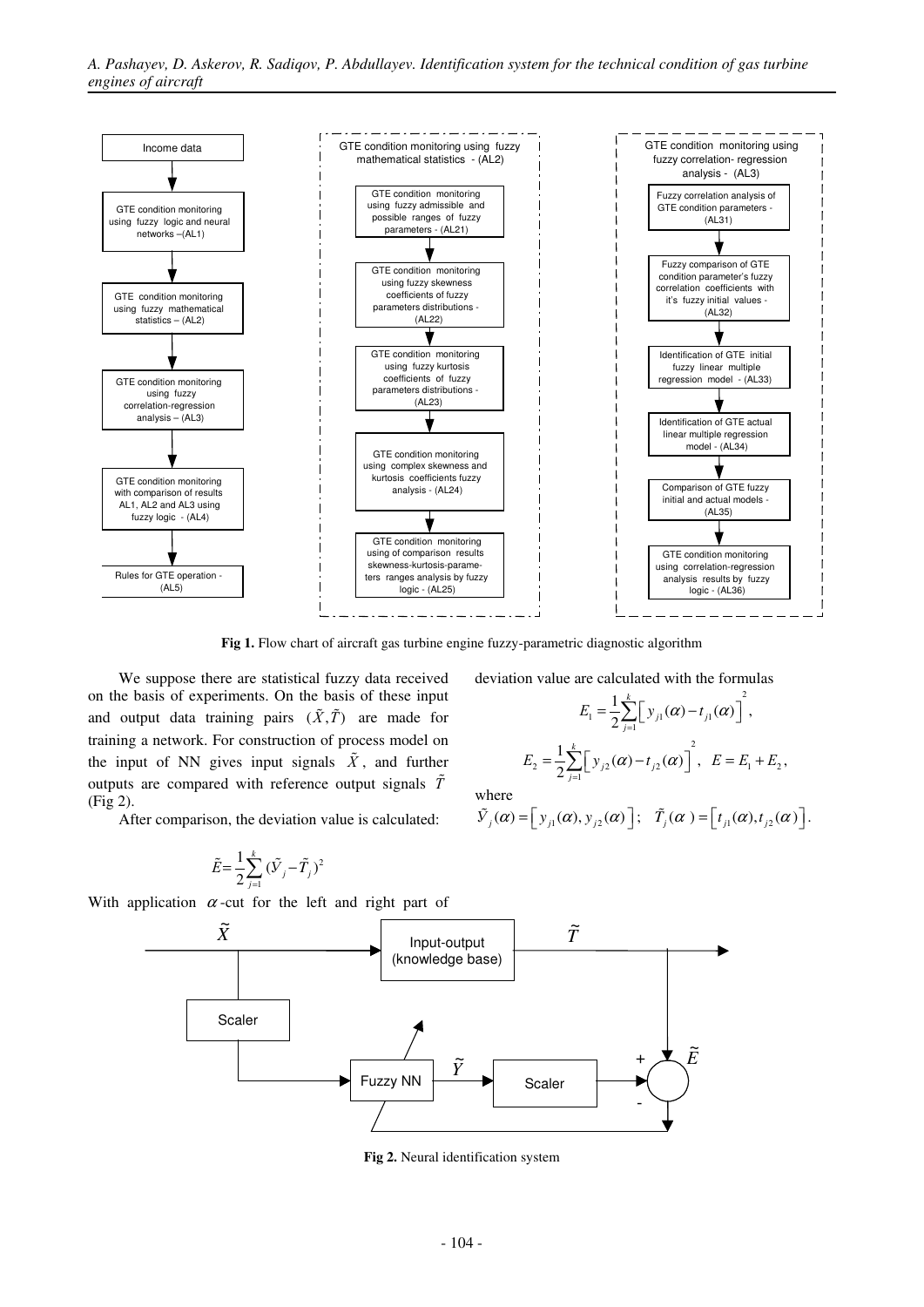If for all training pairs the deviation value  $E$  is less than given, then training (correction) parameters of the network come to an end (Fig 3). In the opposite case, it continues until value Е reaches a minimum.

The correction of network parameters for the left and right parts is carried out as follows:

$$
a_{rs1}^n = a_{rs1}^o + \gamma \frac{\partial E}{\partial a_{rs}}, \qquad a_{rs2}^n = a_{rs2}^o + \gamma \frac{\partial E}{\partial a_{rs}},
$$

where  $a_{rs1}^o, a_{rs1}^n, a_{rs2}^o, a_{rs2}^n$  are the old and new values of the left and right parts NN parameters,  $\tilde{a}_{rs} = [a_{rs1}, a_{rs2}]$  and  $\gamma$  is training speed.

The structure of the NN for the identification of the parameters of equation (1) is given in figure 4.

For equation (2), we shall consider a concrete special case as a regression equation of the second order

$$
\tilde{Y} = \tilde{a}_{00} + \tilde{a}_{10}\tilde{x}_1 + \tilde{a}_{01}\tilde{x}_2 + \tilde{a}_{11}\tilde{x}_1\tilde{x}_2 + \tilde{a}_{20}\tilde{x}_1^2 + \tilde{a}_{02}\tilde{x}_2^2
$$
 (3)

For the solution of equation (2), let us construct a neural structure in which the parameters of the network are coefficients  $\tilde{a}_{00}$ ,  $\tilde{a}_{10}$ ,  $\tilde{a}_{01}$ ,  $\tilde{a}_{11}$ ,  $\tilde{a}_{20}$ , and  $\tilde{a}_{02}$ . The structure of the NN will therefore have four inputs and one output (Fig 5).

Using the NN structure, we are training network parameters. For  $\alpha = 0$ , we receive the following expressions:

$$
\frac{\partial E_1}{\partial a_{001}} = \sum_{j=1}^k (y_{j1} - t_{j1}); \frac{\partial E_2}{\partial a_{002}} = \sum_{j=1}^k (y_{j2} - t_{j2});
$$
\n
$$
\frac{\partial E_1}{\partial a_{101}} = \sum_{j=1}^k (y_{j1} - t_{j1}) x_{11}; \frac{\partial E_2}{\partial a_{102}} = \sum_{j=1}^k (y_{j2} - t_{j2}) x_{12};
$$
\n
$$
\frac{\partial E_1}{\partial a_{011}} = \sum_{j=1}^k (y_{j1} - t_{j1}) x_{21}; \frac{\partial E_2}{\partial a_{012}} = \sum_{j=1}^k (y_{j2} - t_{j2}) x_{22};
$$
\n
$$
\frac{\partial E_1}{\partial a_{111}} = \sum_{j=1}^k (y_{j1} - t_{j1}) x_{11} x_{21}; \frac{\partial E_2}{\partial a_{112}} = \sum_{j=1}^k (y_{j2} - t_{j2}) x_{12} x_{22};
$$

$$
\frac{\partial E_1}{\partial a_{201}} = \sum_{j=1}^k (y_{j1} - t_{j1}) x_{11}^2; \frac{\partial E_2}{\partial a_{202}} = \sum_{j=1}^k (y_{j2} - t_{j2}) x_{12}^2; \n\frac{\partial E_1}{\partial a_{021}} = \sum_{j=1}^k (y_{j1} - t_{j1}) x_{21}^2; \frac{\partial E_2}{\partial a_{022}} = \sum_{j=1}^k (y_{j2} - t_{j2})^2 x_{22}^2
$$
\n(4)

It is necessary to note that at negative values of the coefficients  $\tilde{a}_{rs}$  ( $\tilde{a}_{rs}$  < 0), the calculation formulas of the expressions that include parameters  $\tilde{a}_{rs}$  in equation (3) and correction of the given parameter in equation (4) will change the form. For example, if we allow  $\tilde{a}_{rs} < 0$ , then the calculations of the formula of the fourth expression, which includes in equation (3), will take the following form:

$$
y_{41} = a_{111}x_{12}x_{22} \, ; \, y_{42} = a_{112}x_{12}x_{21} \, ,
$$

and the correction formulas will be

$$
\frac{\partial E_1}{\partial a_{111}} = \sum_{j=1}^k (y_{j1} - t_{j1}) x_{12} x_{22} ;
$$
  

$$
\frac{\partial E_2}{\partial a_{112}} = \sum_{j=1}^k (y_{j2} - t_{j2}) x_{11} x_{21} ;
$$

For value  $\alpha = 1$  we shall receive

$$
\frac{\partial E_3}{\partial a_{003}} = \sum_{j=1}^k (y_{j3} - t_{j3}); \quad \frac{\partial E_3}{\partial a_{113}} = \sum_{j=1}^k (y_{j3} - t_{j3}) x_{13} x_{23};
$$
\n
$$
\frac{\partial E_3}{\partial a_{103}} = \sum_{j=1}^k (y_{j3} - t_{j3}) x_{13}; \quad \frac{\partial E_3}{\partial a_{203}} = \sum_{j=1}^k (y_{j3} - t_{j3}) x_{13}^2;
$$
\n
$$
\frac{\partial E_3}{\partial a_{013}} = \sum_{j=1}^k (y_{j3} - t_{j3}) x_{23}; \quad \frac{\partial E_3}{\partial a_{023}} = \sum_{j=1}^k (y_{j3} - t_{j3}) x_{23}^2;
$$
\n(5)

As the result of training (4) and (5), we find parameters of the network satisfying the knowledge base with required training quality.



**Fig 3.** System for network-parameter (weights, threshold) training (with feedback)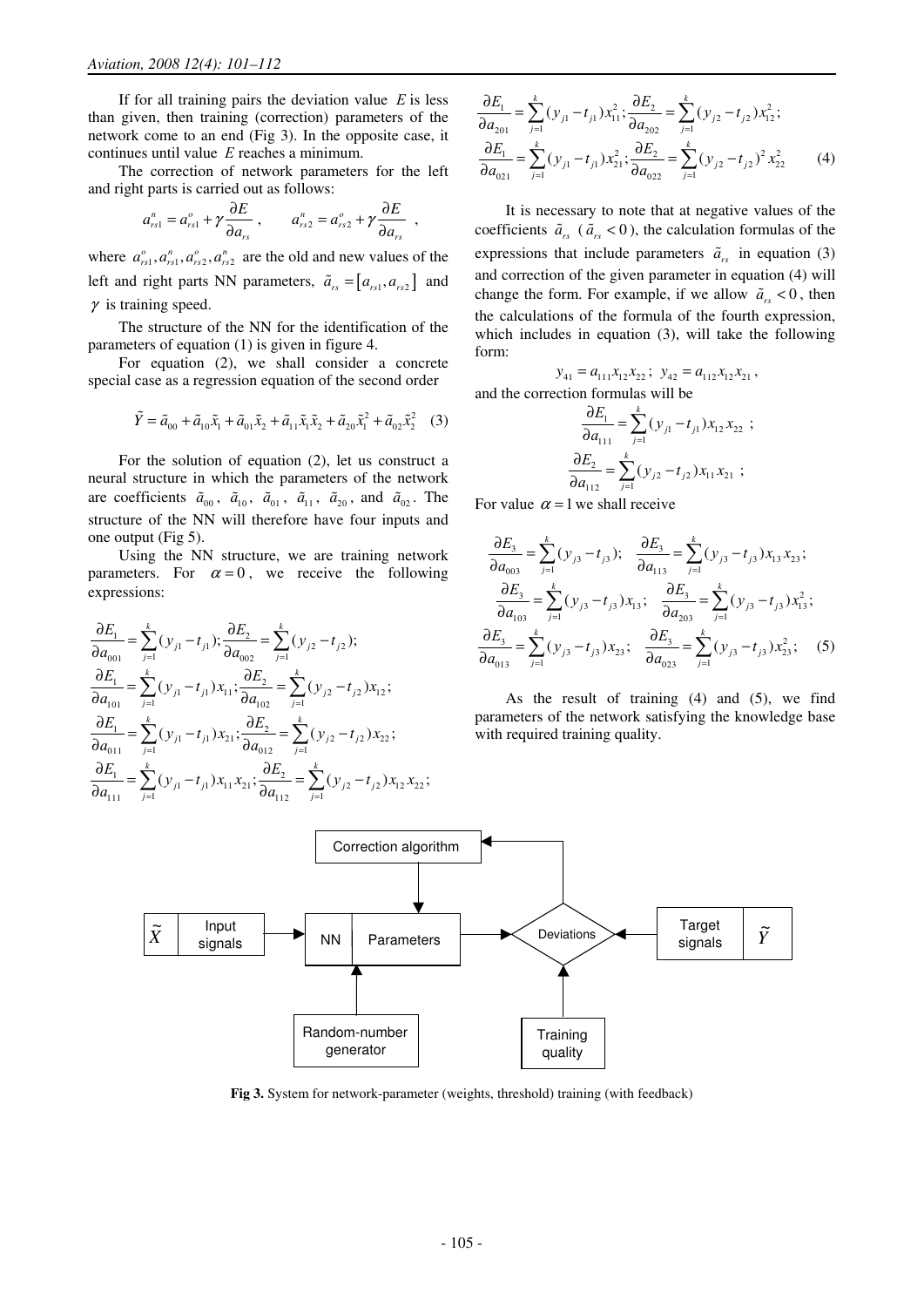

**Fig 4.** Neural network structure for multiple linear regression equation



**Fig 5.** Structure of neural network for second-order regression equation

### **3. Monitoring GTE condition by fuzzy statistical analysis (First stage)**

The choice of the GTE technical condition model (linear or non-linear) may be made with the help of the complex comparison analysis of fuzzy correlation coefficients  $\tilde{r}_{xy}$  and fuzzy correlation ratios  $\tilde{\rho}_{y/x}$ . The following cases are therefore possible:

- a) if  $\tilde{y}$  is not dependent on  $\tilde{x}$ ,  $\tilde{\rho}_{y/x} \approx 0$  (fuzzy zero);
- b) if there is the fuzzy functional linear dependence of  $\tilde{y}$  on  $\tilde{x}$ ,  $\tilde{r}_{xy} \cong \tilde{\rho}_{y/x} \cong \tilde{1}$  (fuzzy one);
- c) if there is the fuzzy functional non-linear dependence of  $\tilde{y}$  on  $\tilde{x}$ ,  $\tilde{r}_{xy} \tilde{\leq} \tilde{\rho}_{y/x} \tilde{=} \tilde{1}$ ;
- d) if there is the fuzzy linear regression of  $\tilde{y}$  from  $\tilde{x}$ but there is no functional dependence,  $\tilde{r}_{xy} \approx \tilde{\rho}_{y/x} \tilde{\leq} 1$ ;
- e) if there is some fuzzy non-linear regression of *y* from  $\tilde{x}$ , but there is no functional dependence,  $\tilde{r}_{xy} \tilde{\leq} \tilde{\rho}_{y/x} \tilde{\leq} \tilde{1}$ ,

where  $\tilde{\le}$  and  $\tilde{=}$  are fuzzy relations that are determined by the appropriate membership functions  $\mu(r_{xy})$  and  $\mu(\rho_{y/x})$ .

The values of  $\tilde{r}_{xy}$  and  $\tilde{\rho}_{y/x}$  may be estimated as follows

$$
\widetilde{r}_{xy} = \frac{\widetilde{R}}{\widetilde{R}_x \otimes \widetilde{R}_y} ; \ \widetilde{\rho}_{y/x} = \sqrt{1 - \frac{\widetilde{\sigma}_{y/x}^2}{\widetilde{\sigma}_y^2}},
$$

where

$$
\tilde{R} = \sum \tilde{x} \otimes \tilde{y} - \frac{1}{n} \sum \tilde{x} \otimes \sum \tilde{y} ;
$$

$$
\tilde{R}_x = \sqrt{\sum \tilde{x}^2 - \frac{1}{n} (\sum \tilde{x})^2} ;
$$

$$
\tilde{R}_y = \sqrt{\sum \tilde{y}^2 - \frac{1}{n} (\sum \tilde{y})^2} ;
$$

 $\frac{2}{y/x} = \frac{\sum (\tilde{y} - \tilde{\bar{y}}_x)^2}{\sigma^2}$  $\sum_{y/x}^{2} = \frac{\sum(\tilde{y} - \overline{y}_{x})}{\sum_{x}^{2}}$  $\tilde{y} - \overline{y}$  $\tilde{\sigma}_{y/x}^2 = \frac{\sum (\tilde{y} - \tilde{\tilde{y}}_x)^2}{n}$  is residual dispersion  $\tilde{y}$ , which is formed by the influence of  $\tilde{x}$ ; 2  $\sum_{z} (\tilde{y} - \overline{\tilde{y}})$ *y*  $\tilde{y} - \tilde{\bar{y}}$  $\tilde{\sigma}_y^2 = \frac{\sum (\tilde{y} - \tilde{\bar{y}})^2}{n}$  is

general variation, which takes into account all influences of fuzzy factors;  $\tilde{y}_x$  is the partial fuzzy average value of  $\tilde{y}$ , which is formed by the influence of  $\tilde{x}$ ; and  $\tilde{\bar{y}}$  is the general fuzzy average value of *y* .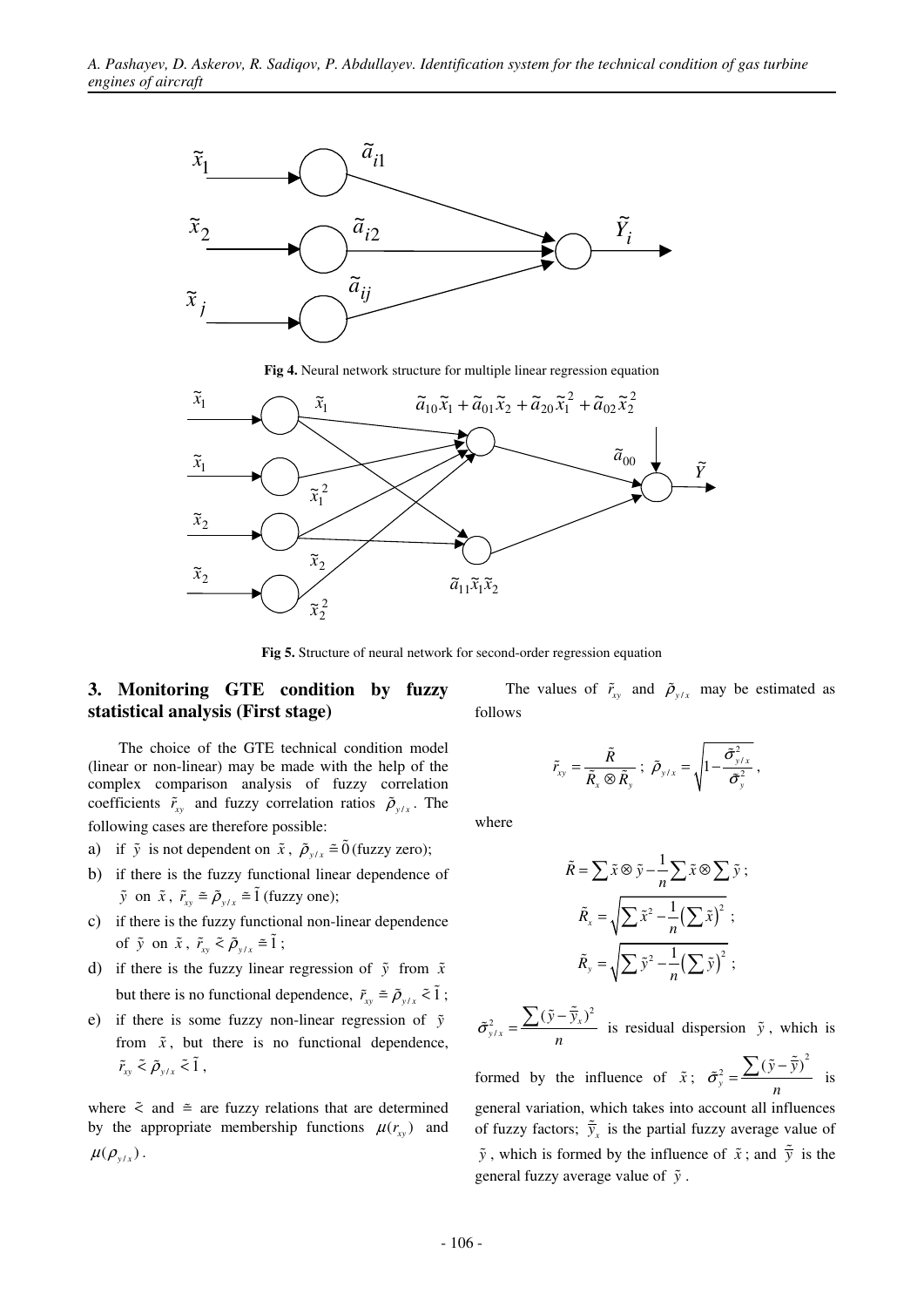However, research carried out shows that the distributions of the work parameters of GTE have an unstable character (fuzzy character). Therefore, it is necessary to note that the correct application of the fuzzy correlation-regression approach demands the analysis of the fuzzy characteristics of the distributions of the work parameters of GTE. With this purpose in mind, one must carry out a fuzzy analysis of the distribution of GTE work parameters on the basis of fuzzy values of skewness and kurtosis coefficients using the following formulas (Tabs 1–2; Appendix):

$$
\widetilde{A}(P) = \frac{\widetilde{M}(P)_3}{\widetilde{S}_n^3}; \ \widetilde{E}(P) = \frac{\widetilde{M}(P)_4}{\widetilde{S}_n^4} - 3
$$

where  $\tilde{A}(P)$  and  $\tilde{E}(P)$  are fuzzy skewness and kurtosis coefficients of the GTE work parameter *P* (e.g. for output *y* or input *x* parameter);  $(P)_{3} = \frac{1}{n} \sum_{i=1}^{n} (\tilde{P}_{i} - \tilde{\overline{P}}_{n})^{3}$ <sup>3</sup>  $n \sum_{i=1}$  $1\frac{n}{2}$  $\sum_{i=1}^{\ell} \binom{r_i-r_n}{r_i}$  $\tilde{M}(P)_{3} = \frac{1}{n} \sum_{i=1}^{n} (\tilde{P}_{i} - \tilde{P}_{n})^{3}$  is the fuzzy third central moment of parameter  $P$ ;  $\tilde{M}(P)_{4} = \frac{1}{N} \sum_{i=1}^{N} (\tilde{P}_{i} - \tilde{\overline{P}}_{n})^{4}$ 4  $n \sum_{i=1}$  $1 \frac{n}{2}$  $\sum_{i=1}^{\ell} \binom{r_i-r_n}{r_i}$  $\tilde{M}(P)_{4} = \frac{1}{n} \sum_{i=1}^{n} (\tilde{P}_{i} - \tilde{\overline{P}}_{n})^{4}$  is the fuzzy fourth central moment of parameter *P* ; and  $\sum_{n=1}^{n} = \frac{1}{n-1} \sum \left( \tilde{P}_i - \overline{P}_n \right).$ 1 1 1 *n*  $n - 1$   $\sum_{i=1}^{\infty}$   $\binom{r_i - r_n}{r_i}$  $\tilde{S}_n^2 = \frac{1}{n-1} \sum_{i=1}^n (\tilde{P}_i - \tilde{\overline{P}}_n)$  is the fuzzy standard deviation of parameter

*P* (e.g. *H*, *M*,  $T_H^*$ ,  $p_H^*$ ,  $n_{LP}$ ,  $T_4^*$ ,  $G_T$ ,  $p_T$ ,  $p_M$ , *P*  $T_M$ <sup>*, V<sub>BS</sub>*</sub>*, V<sub>FS</sub>*<sup>*)*.</sup></sup>

At known membership functions of fuzzy skewness  $\tilde{A}$  and kurtosis  $\tilde{E}$  coefficients, a check of the distributions of the fuzzy parameters of GTE work can be carried out with the help of the fuzzy  $\tilde{\chi}^2$  criterion (fuzzy Chi-square test criterion)

$$
\tilde{\chi}^2 = \frac{\tilde{A}^2(P)}{6/n} + \frac{(\tilde{E}(P) - 3)^2}{24/n}
$$

The use of the given formula requires finding the values of  $\tilde{A}$  and  $\tilde{E}$  that correspond to cores  $d_A = 1$  and  $d_E = 1$ , where

$$
d_{A} = \max \mu_{A}(A),
$$
  
\n
$$
d_{E} = \max \mu_{E}(E).
$$
  
\n
$$
d_{E} = \max E(E).
$$

Here *A* and *E* elements of fuzzy A and E sets,  $\mu_A$ and  $\mu$ <sub>E</sub> membership functions *A* and *E* fuzzy sets to Α and Ε sets.

The significance level of the fuzzy multiple correlation coefficient and fuzzy regression can be checked with the help of the so-called fuzzy  $\tilde{F}$  criterion (fuzzy Fisher test)

$$
\tilde{F}[m, n - (m+1)] =
$$
  
=  $([n - (m+1)]\tilde{R}^2)/(m(1 - \tilde{R}^2))$ 

where  $\tilde{R}$  is the fuzzy coefficient of multiple correlation (Fig 7 and Tab 3; Appendix);

$$
\tilde{R}_{Y.X_1X_2...X_n} = \sqrt{\frac{1 - (1 - \tilde{r}_{YX_1}^2)(1 - \tilde{r}_{YX_2X_1}^2)(1 - \tilde{r}_{YX_3X_1X_2}^2)...}{1 - \tilde{r}_{YX_nX_1X_2...X_{n-1}}^2}}
$$

*n* is the number of measurements; *m* is the number of factors (e.g. H, M,  $T_H^*$ ,  $p_H^*$ ,  $n_{LP}$ ,  $T_4^*$ ,  $G_T$ ,  $p_T$ ,  $p_M$ ,  $T_M$ ,  $V_{BS}$ ,  $V_{FS}$ ), and  $\tilde{r}$  is the values of fuzzy correlation coefficients with corresponding to cores  $d_r = 1$ 

$$
d_r = \max_{r \in r} \mu_r(r),
$$

where  $r$  is an element (correlation coefficient) of fuzzy set *r* and  $\mu_r$  is membership functions *r* to set *r*.

 $\tilde{F}$  values calculated according to this formula are comparing with tabulated values (critical values) *Fcr* of Fisher distribution corresponding to the chosen reliability degree *P* (or with significance level  $\alpha = 1 - P$ ). Thus that  $\tilde{F}^*$  values is exposed to comparison with  $F_{cr}$  which corresponds membership functions core

$$
d_F = \max \mu_F(f) = 1
$$

where *f* is an element of the fuzzy set *F* and  $\mu_F$  is the membership function of *f* to set *F* .

If  $\tilde{F}^* > F_{cr}$ , the fuzzy coefficient of multiple correlation  $\tilde{R}$  admits significant at level  $\alpha$ .

### **4. Monitoring GTE condition using regression analysis and Kalman-type filter (Second stage)**

The analysis shows that during following 60–120 measurements occurs the approach of individual parameters values of GTE work to normal distribution. Therefore, at the accumulation of certain information in the second stage, GTE conditions are estimated with the help of mathematical statistics. Here the given and enumerated to the one GTE work mode and standard atmosphere parameters are controlled on conformity to their calculated admissible and possible ranges.

Further by means of the Least Squares Method (LSM), the multiple linear regression models of changes in GTE conditions are identified. These models are made for each correct subcontrol engine of the fleet during the initial period of operation. On the basis of the analysis of the values of the regression coefficient (coefficients of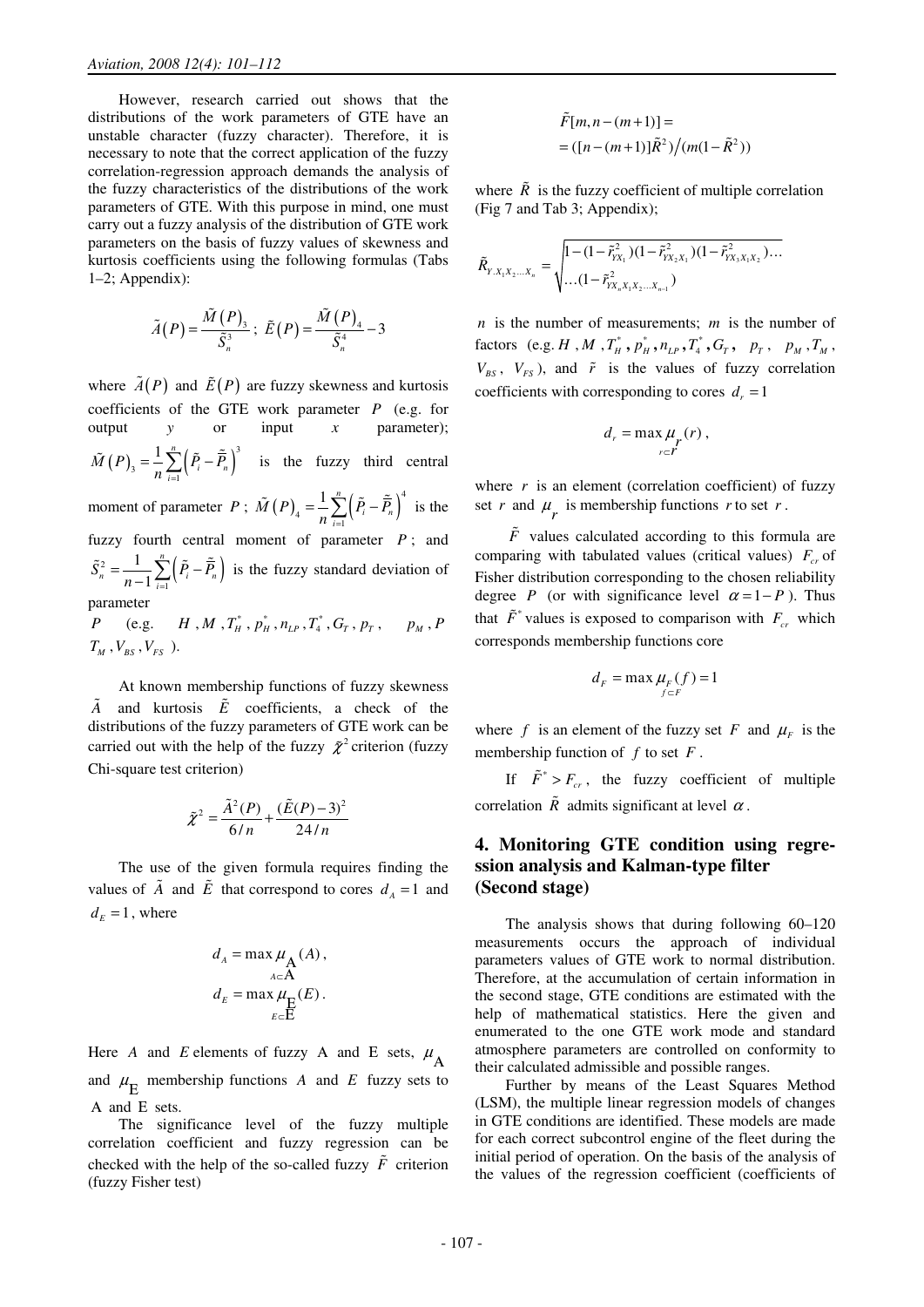influence) of all engine's multiple regression models with the help of mathematical statistics base and admissible range of coefficients (Abdullayev *et al*. 2005, Pashayev *et al.* 2004b).

Monitoring GTE condition using regression analysis and Kalman-type filter (second stage) is presented by A. Pashayev (Pashayev *et al.* 2004a).

## **5. Monitoring GTE condition using results of complex analysis of first and second stages (Third stage)**

On the third stage (for more than 120 measurements) by the LSM estimation conducts the detail analysis of GTE conditions. The essence of those procedures is making an actual model (multiple linear regression equation) of the conditions of GTE and comparing actual coefficients of influence (regression coefficients) with their base admissible ranges. The reliability of diagnostic results in this stage is high and equal to 0.95÷0.99. The influence coefficient's values going out the mentioned ranges allows make conclusion about the meaning changes of physical process influence on the concrete GTE work parameters. The stable going out one or several coefficient's influences beyond the abovementioned range affirms about additional feature of incorrectness and permits to determine address and possible reason of faults. To receive stable (robust) estimations by LSM, ridge-regression analysis is therefore used.

With the view of forecasting GTE conditions, the regression coefficients are approximated by second and third degree polynomials.

As an example of the application of the aforementioned method, changes in the conditions of a GTE (aviation engine D-30KU-154) were investigated. At the preliminary stage, when the number of measurements is  $N \le 60$ , the technical condition of the GTE is described by the fuzzy linear regression equation (1). The identification of the fuzzy linear model of the GTE is made with help of NN, the structure of which is given in figure 2. The GTE exhaust gas temperature is therefore accepted as the output parameter of the GTE model

$$
\begin{aligned} (\tilde{T}_4^*)_{\text{ini}} &= \tilde{a}_1 \tilde{H} + \tilde{a}_2 \tilde{M} + \tilde{a}_3 \tilde{T}_H^* + \tilde{a}_4 \tilde{n}_{LP} + \tilde{a}_5 \tilde{p}_T + \tilde{a}_6 \tilde{p}_M + \\ &+ \tilde{a}_7 \tilde{T}_M + \tilde{a}_8 \tilde{G}_T + \tilde{a}_9 \tilde{V}_{FS} + \tilde{a}_{10} \tilde{V}_{BS} + \tilde{a}_{11} \tilde{p}_H^* \end{aligned} \tag{6}
$$

$$
D = (T_4^*)_{act} = a_1'H + a_2'M + a_3'T_H^* + a_4'n_{LP} + a_5'p_T + a_6'p_M ++ a_7'T_M + a_8'G_T + a_9'V_{FS} + a_{10}'V_{BS} + a_{11}'p_H^*
$$
 (7)

On the subsequent stage for each current measurement's  $N > 60$ , when observes the normal distribution of the engine work parameters, GTE temperature condition describes by linear regression equation (6) which parameters is estimated by recurrent algorithm (Pashayev *et al.* 2004).

As the result of the research conducted for the varied

technical condition of the considered engine was revealed certain dynamics of the correlation and regression coefficients values changes which is given in figures 6 and 8 (Appendix).

The basic characteristics of correlation coefficients (Fig 6; Appendix) show the necessity of using fuzzy NN for the processing of flight information. In that case correct application of this approach on describing up of the GTE technical condition changes is possible by fuzzy linear or non-linear model (Pashayev *et al.* 2004a, Abdullayev *et al*. 2005).

For the third stage was made the following admission of regression coefficients (influence coefficients of various parameters) of various parameters on GTE exhaust gas temperature in linear multiple regression equation (1): frequency of engine rotation (RPM of low pressure compressor) –  $0.596 \div 0.622$ ; fuel pressure − 1.16÷1.25; fuel flow − 0.0240÷0.0252; oil pressure − 11.75÷12.45; oil temperature − 1.1÷1.2; vibration of the forward support − 3.0÷5.4; vibration of the back support − 1.2÷1.9; atmosphere pressure − 112÷128; atmosphere temperature − (−0.84)÷( −0.64); flight speed (Mach number) –  $57.8 \div 60.6$ ; and flight altitude − 0.00456÷0.00496. Within the limits of the specified admissions of regression coefficients was carried out approximation of the their (regression coefficients) current values by the polynomials of the second and third degree with help LSM and with use cubic splines (Fig 8; Appendix).

#### **6. Conclusions**

1. The GTE technical condition combined diagnosing approach is offered, which is based on engine work fuzzy and non-fuzzy parameters estimation with the help of Soft Computing methods (Fuzzy Logic and Neural Networks) and the confluent analysis.

2. It is shown that the use of soft computing methods to recognise the technical condition of GTE has certain advantages in comparison with traditional probabilitystatistical approaches. First of all, it is connected by that the offered methods may be used irrespective of the kind of GTE work parameters distributions. As at the early stage of the engine work, because of the limited amount of information, the kind of distribution of parameters is difficult to establish.

3. By complex analysis it is established that:

− between the fuzzy thermodynamic and mechanical parameters of GTE operation, there are certain fuzzy relations which degree in operating process and in dependence of fuzzy diagnostic situation changes' dynamics increases or decreases,

− for various situations of malfunctions development is observed different fuzzy dynamics (changes) of connections (correlation coefficients) between engine work fuzzy parameters in operating, caused by occurrence or disappearance of factors influencing GTE technical condition,

− for improvement of accepted decisions accuracy about GTE technical condition is expedient to apply fuzzy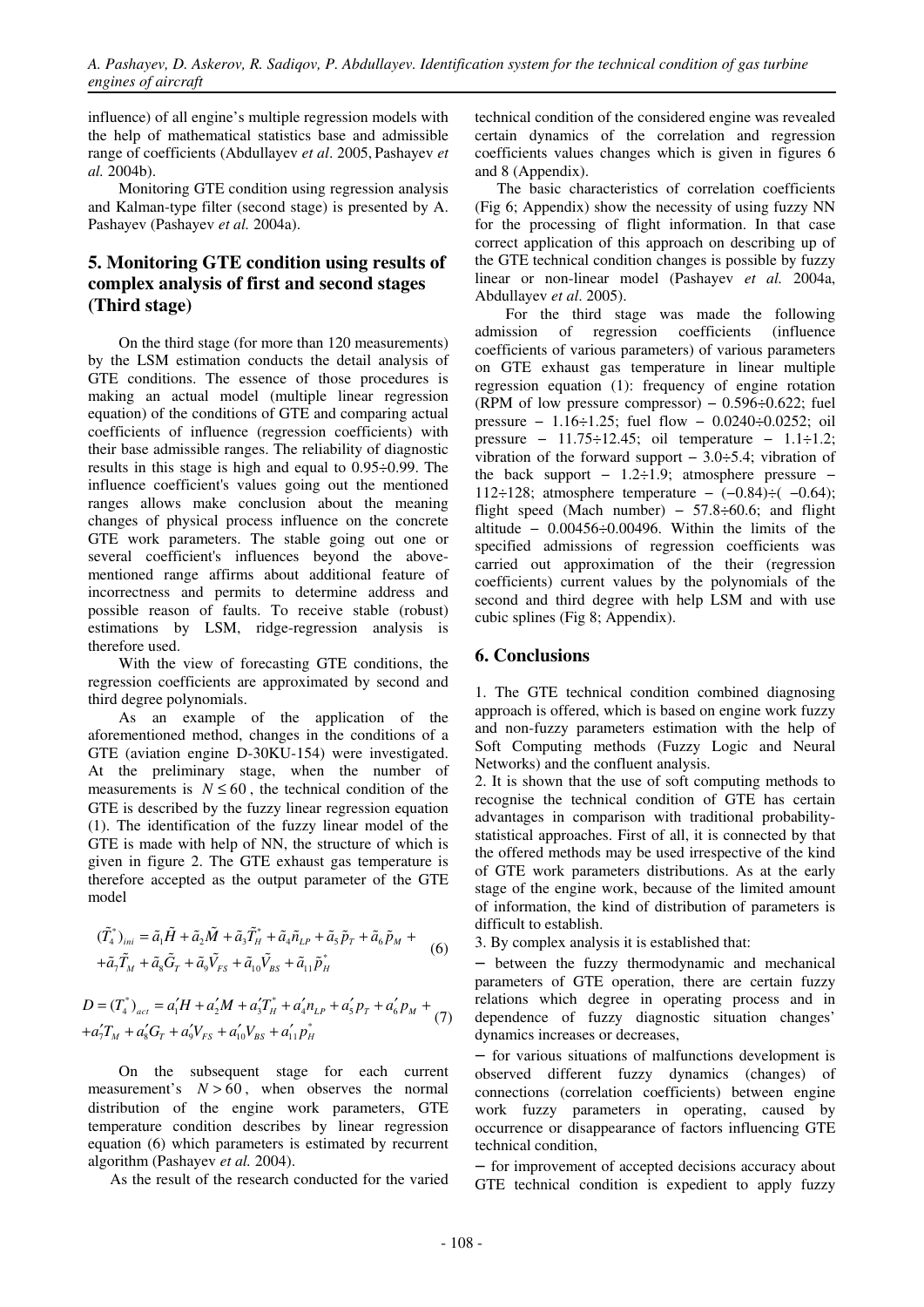statistics in offered condition monitoring system.

The suggested methods make it possible not only to diagnose but also to predict the safe engine runtime. These methods give tangible results and can be recommended for practical application both for automatic engine diagnostic systems in which the handle records are used as initial information and for onboard systems of engine work control.

### **References**

Abasov, M. T.; Sadiqov, A. H.; Aliyarov, R. Y. 1998. Fuzzy neural networks in the system of oil and gas geology and geophysics. In *Third International Conference on Application of Fuzzy Systems and Soft Computing.* Wiesbaden, Germany, 108−117.

Abdullayev, P. S.; Pashayev, A. M.; Askerov, D. D. *et al.* 2005. Aircraft gas turbine engines' technical condition identification system. In *ASME TURBO EXPO 2005: Power for Land, Sea and Air Conference*, *June 6–9, 2005, Reno-Tahoe, Nevada, USA.* Paper GT2005-69072.

Doroshko, S. M. 1984. *The control and diagnosing of GTE technical condition on vibration parameters.* Moscow: Transport. 128 p.

Hassoun, M. H. 1995. *Fundamentals of Artificial Neutral Networks.* A Bradford Book, The MIT Press, Cambridge, Massachusetts, London, England.

Fuzzy sets, neural networks and soft computing.

1994. No 4. Ed. by R .R Yager, L. A Zadeh. N.Y.: VAN Nostrand Reinhold.

Ivanov L.A. et al. 1984. *The technique of civil aircraft GTE technical condition diagnosing and forecasting on registered rotor vibrations parameters changes in service.* Moscow: GosNII GA. 88 p.

Pashayev, A. M.; Askerov, D. D.; Sadiqov, R. A. *et al.* 2004a. Fuzzy-neural approach for aircraft gas turbine engines diagnosing. In *AIAA 1st Intelligent Systems Technical Conference (Sept. 20-22, 2004, Chicago, Illinois*). AIAA-2004-6222.

Pashayev, A. M.; Sadiqov, R. A.; Abdullayev, P. S. 2003. Complex identification technique of aircraft gas turbine engine's health. In *ASME TURBO EXPO 2003: Power for Land, Sea and Air Conference*, *June 16–19*, 2003, *Atlanta, Georgia, USA*. Paper GT2003- 38704.

Pashayev, A. M.; Askerov, D. D.; Sadiqov, R. A. *et al.* 2004b. Aviation gas turbine engines technical condition diagnosing system. In *Abstracts of XII All-Russian inter-institute science-technical conference "Gas turbine and combined installations and engines" dedicated to 175-year MSTU nam. N.E. BAUMAN and 55-year department E-3, N.E. BAUMAN MSTU*, *24–26 November, 2004, Moscow*, *Russia*. Moscow, 209−210.

#### **AVIACINI**Ų **DUJ**Ų **TURBININI**Ų **VARIKLI**Ų **TECHNINI**Ų **SAVYBI**Ų **IDENTIFIKAVIMO SISTEMA**

#### **A. Pashayev, D. Askerov, R. Sadiqov, P. Abdullayev**

#### S a n t r a u k a

Straipsnyje atskleidžiamas tikimybinio-statistinio metodo nepagrįstumas diagnozuojant dujų turbininius variklius, kai informacija yra netiksli, ribota ir neapibrėžta. Parodytas technologijos *Soft Computing* taikymo efektyvumas. Taikant netikslios statistikos, netikslios logikos ir neuroninių tinklų tikslius metodus dujų turbininių variklių diagnozavimui atliekamas daugiamačių tiesinių ir netiesinių modelių (regresijos lygčių), gautų iš netikslių statistinių duomenų, apmokymas. Taikant aprašytą metodą buvo atlikta pradėto eksploatuoti turbininio variklio šiluminės būsenos analizė.

**Reikšminiai žodžiai:** aviacinis dujų turbininis variklis, netiksli logika ir neuroniniai tinklai, netiksli statistika, netikslus daugialypės koreliacijos koeficientas.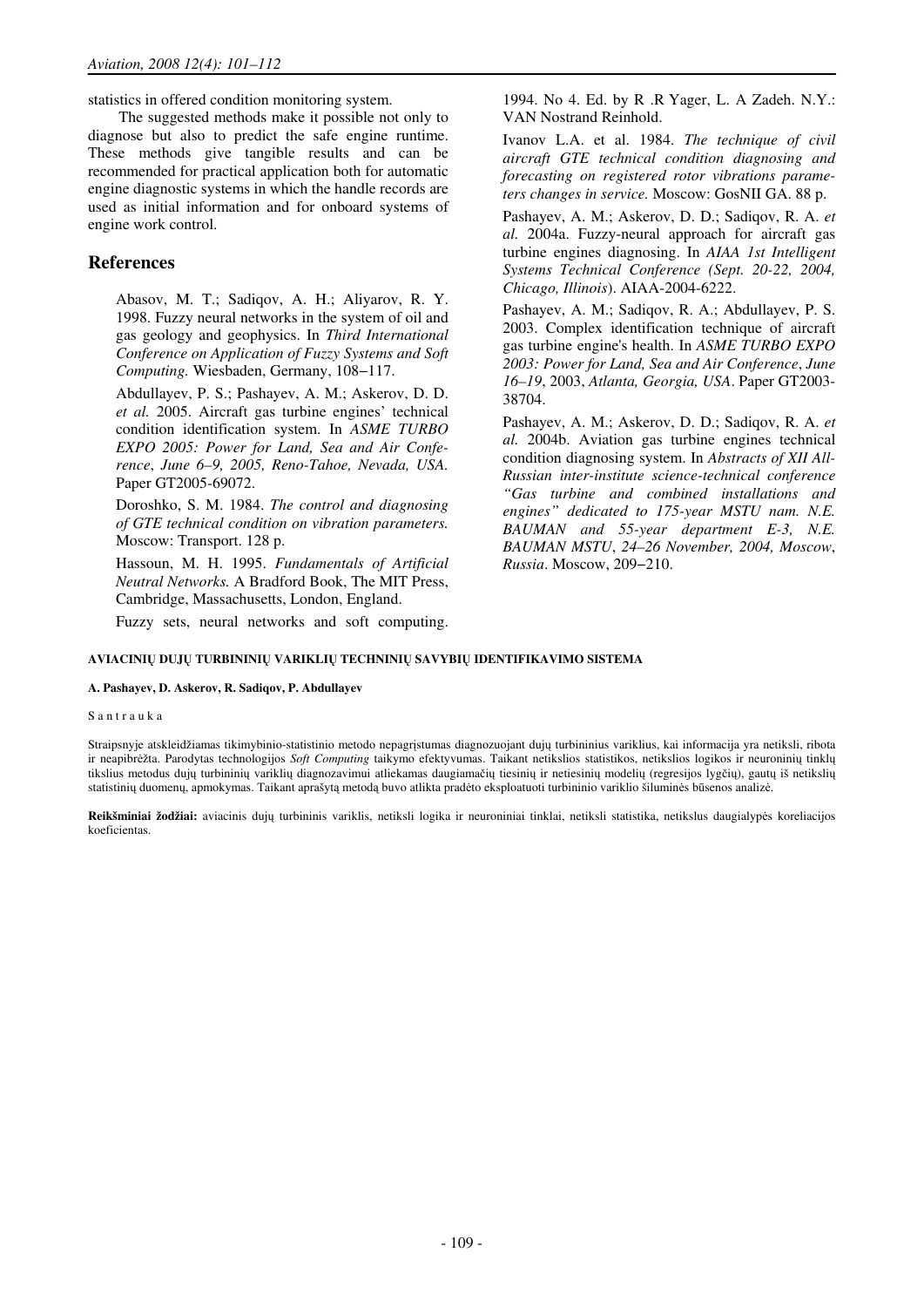# **Appendix**

| Coefficients<br>A(x)<br>of GTE work<br>parameters | Mean of<br>Coefficients<br>A(x) | Standard<br>deviation<br>A(x) | Minimum of<br>coefficients $A(x)$ | Maximum of<br>coefficients<br>A(x) | Characteristics of fuzzy<br>skewness coefficients $A(x)$ ,<br>$\tilde{A}(x) = (A(x), \alpha, \beta)$ |
|---------------------------------------------------|---------------------------------|-------------------------------|-----------------------------------|------------------------------------|------------------------------------------------------------------------------------------------------|
| $A(n_{LP})$                                       | $-0.23241$                      | 0.321967                      | $-1.11971$                        | 0.336825                           | (0.107, 1.227, 0.230)                                                                                |
| $A(T_4^*)$                                        | 0.50122                         | 0.284556                      | $-1.11657$                        | 1.040502                           | (0.359, 1.476, 0.681)                                                                                |
| $A(p_T^*)$                                        | $-0.18664$                      | 0.540657                      | $-1.17936$                        | 0.9457                             | $(-0.508, 0.671, 1.454)$                                                                             |
| $A(p_M^*)$                                        | 0.99583                         | 0.363439                      | $-0.23443$                        | 1.45711                            | (1.3685, 1.603, 0.089)                                                                               |
| $A(T_M^*)$                                        | 0.38082                         | 0.403829                      | $-0.7176$                         | 1.173577                           | $(-0.021, 0.697, 1.195)$                                                                             |
| $A(G_r)$                                          | 0.26658                         | 0.383172                      | $-1.37908$                        | 1.470736                           | (0.121, 1.50, 1.35)                                                                                  |
| $A(V_{FS})$                                       | 0.77308                         | 0.256291                      | $-0.16279$                        | 1.181255                           | (1.0395, 1.202, 0.142)                                                                               |
| $A(V_{BS})$                                       | 0.4596                          | 0.293852                      | $-0.57932$                        | 1.078241                           | (0.5545, 1.134, 0.524)                                                                               |
| A(H)                                              | $-0.26294$                      | 0.403748                      | $-1.86149$                        | 0.278945                           | (0.0535, 1.915, 0.225)                                                                               |
| A(M)                                              | $-1.62084$                      | 0.576057                      | $-2.83662$                        | 1.485629                           | $(-1.244, 1.593, 2.73)$                                                                              |
| $A(T_H^*)$                                        | 0.96686                         | 0.560755                      | $-1.03063$                        | 1.65627                            | (1.515, 2.546, 0.141)                                                                                |
| $A(p_{H}^{\ast})$                                 | 0.02898                         | 0.420972                      | $-0.57615$                        | 1.554167                           | (0.433, 1.009, 1.121)                                                                                |

**Table 1.** Basic characteristics of fuzzy skewness coefficients

**Table 2.** Basic characteristics of fuzzy kurtosis coefficients

| Coefficients<br>E(x)<br>of GTE work<br>parameters | Mean of<br>coefficients<br>E(x) | Standard<br>deviation<br>E(x) | Minimum of<br>coefficients<br>E(x) | Maximum of<br>coefficients<br>E(x) | Characteristics of fuzzy<br>skewness coefficients $E(x)$ ,<br>$\tilde{E}(x) = (E(x), \alpha, \beta)$ |
|---------------------------------------------------|---------------------------------|-------------------------------|------------------------------------|------------------------------------|------------------------------------------------------------------------------------------------------|
| $E(n_{LP})$                                       | 0.051116                        | 0.45444                       | $-1.81492$                         | 0.658448                           | (0.268, 2.083, 0.390)                                                                                |
| $E(T_4^*)$                                        | $-0.25381$                      | 0.276423                      | $-1.4534$                          | $-0.01302$                         | $(-0.089, 1.364, 0.076)$                                                                             |
| $E(p_T^*)$                                        | 0.050607                        | 0.679819                      | $-1.7868$                          | 0.914802                           | (0.773, 2.560, 0.142)                                                                                |
| $E(p_M^*)$                                        | $-0.37732$                      | 0.332528                      | $-1.79575$                         | 0.124665                           | $(-0.2795, 1.516, 0.404)$                                                                            |
| $E(T_M^*)$                                        | $-0.01636$                      | 0.415829                      | $-1.8803$                          | 0.484257                           | (0.2355, 2.116, 0.249)                                                                               |
| $E(G_\tau)$                                       | 0.306218                        | 0.488186                      | $-1.59482$                         | 0.864367                           | (0.6055, 2.2, 0.259)                                                                                 |
| $E(V_{FS})$                                       | $-0.8707$                       | 0.211368                      | $-1.9007$                          | $-0.54713$                         | $(-0.7605, 1.14, 0.213)$                                                                             |
| $E(V_{BS})$                                       | 0.118197                        | 0.570606                      | $-1.82124$                         | 1.583317                           | $(-0.0295, 1.792, 1.613)$                                                                            |
| E(H)                                              | 1.291274                        | 0.831258                      | $-2.17252$                         | 4.21139                            | (0.851, 3.024, 3.36)                                                                                 |
| E(M)                                              | 3.18879                         | 1.860652                      | $-0.89764$                         | 7.868297                           | (1.8705, 2.768, 5.998)                                                                               |
| $E(T_{H}^{\ast})$                                 | 0.080223                        | 0.732302                      | $-1.6196$                          | 1.813923                           | $(-0.3545, 1.265, 2.168)$                                                                            |
| $E(p_{\scriptscriptstyle H}^*)$                   | 0.519337                        | 0.56576                       | $-1.96438$                         | 2.77291                            | (0.2795, 2.244, 2.493)                                                                               |

**Table 3.** Basic characteristics of fuzzy multiple correlation coefficient

| Coefficient<br>of multiple<br>determination | Mean of<br>coefficient | Standard<br>deviation | Minimum of<br>coefficient | Maximum of<br>coefficient | Characteristics of fuzzy coefficient $R^2$ ,<br>$\tilde{R}^2 = (R^2, \alpha, \beta)$ |
|---------------------------------------------|------------------------|-----------------------|---------------------------|---------------------------|--------------------------------------------------------------------------------------|
| $\mathbf{D}^2$                              | 0.989298               | 0.000137              | 0.989038                  | 0.989576                  | (0.989243, 0.000205, 0.000333)                                                       |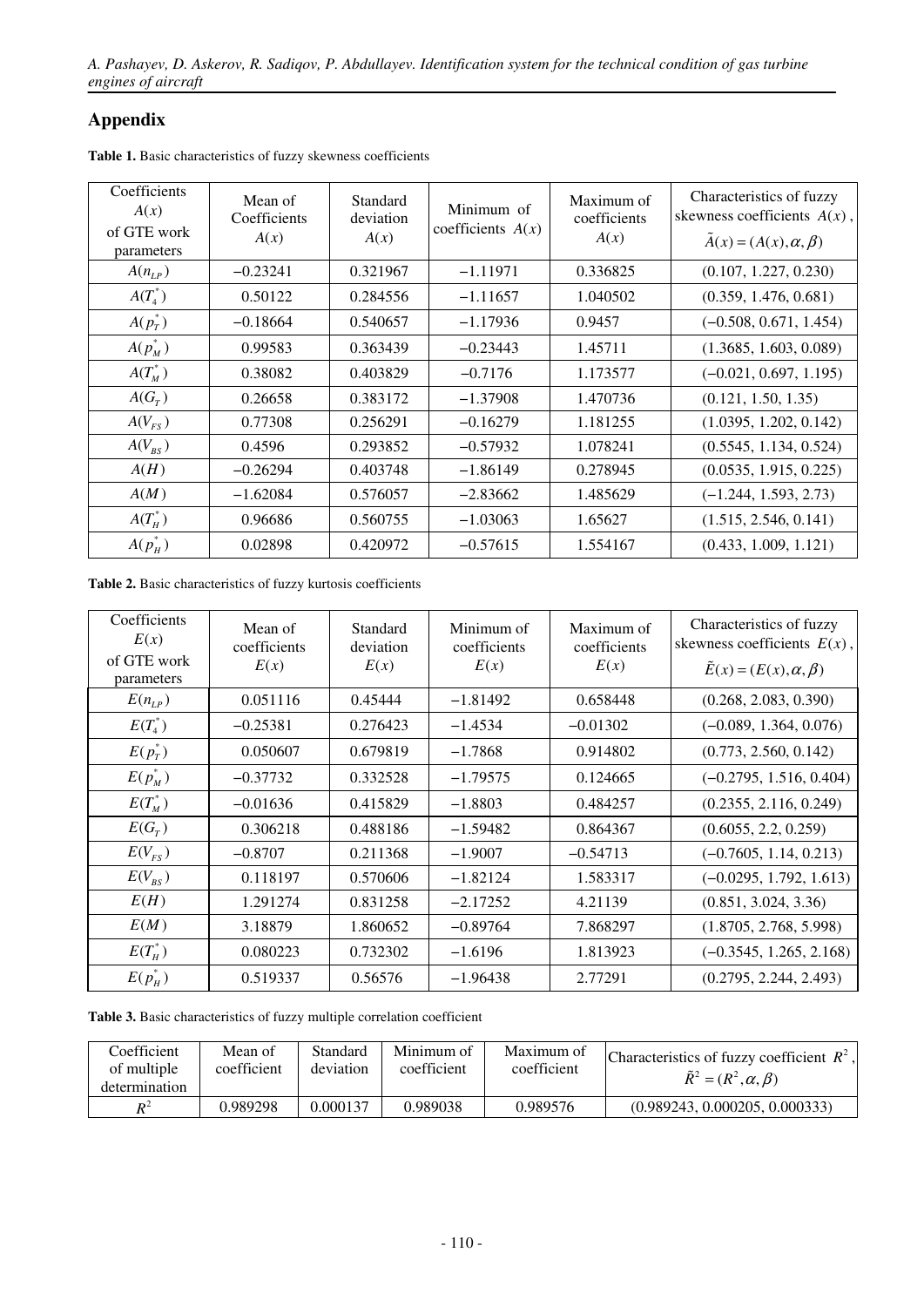

**Fig 6.** Change in values of correlation coefficient (relation values) between parameters included in linear multiple regression equation  $D = (T_4^*)_{act}$  in GTE operation: a) H\_T4-relation between *H* and  $T_4^*$  (correlation coefficient  $R_{H,T_4^*}$ ); b) M\_T4-relation between *M* and  $T_4^*$  (correlation coefficient  $r_{M,T_4^*}$ ); c) TH\_T4-relation between  $T_H^*$  and  $T_4^*$  (correlation coefficient  $r_{T_H^*,T_4^*}$ ); d) PT\_T4-relation between  $p_T$  and  $T_4^*$  (correlation coefficient  $r_{p_T,T_4^*}$ ); e) PM\_T4-relation between  $p_M$  and  $T_4^*$  (correlation coefficient  $r_{p_M,T_4^*}$ ; f) TM\_T4-relation between  $T_M$  and  $T_4^*$  (correlation coefficient  $r_{T_M,T_4^*}$ ); g) GT\_T4-relation between  $G_T$  and  $T_4^*$  (correlation coefficient  $r_{G_r,T^*_4}$ ; h) VPO\_T4-relation between  $V_{FS}$  and  $T^*_4$  (correlation coefficient  $r_{V_{FS},T^*_4}$ ; i) VZO\_T4-relation between  $V_{BS}$  and  $T_4^*$  (correlation coefficient  $r_{v_{BS},T_4^*}$ ); j) PH\_T4-relation between  $p_H^*$  and  $T_4^*$  (correlation coefficient  $r_{p_H^*,T_4^*}^*$ ); k) KND\_T4-relation between  $n_{LP}$  and  $T_4^*$  (correlation coefficient  $r_{n_{LP},T_4^*}$ ); *N*-number of measurements (scaling concerns to bottom numbers)



**Fig 7.** Change in fuzzy multiple correlation coefficient values in GTE operation: *R*2 -coefficient of multiple correlation, *N-*number of measurements (scaling concerns to bottom numbers)